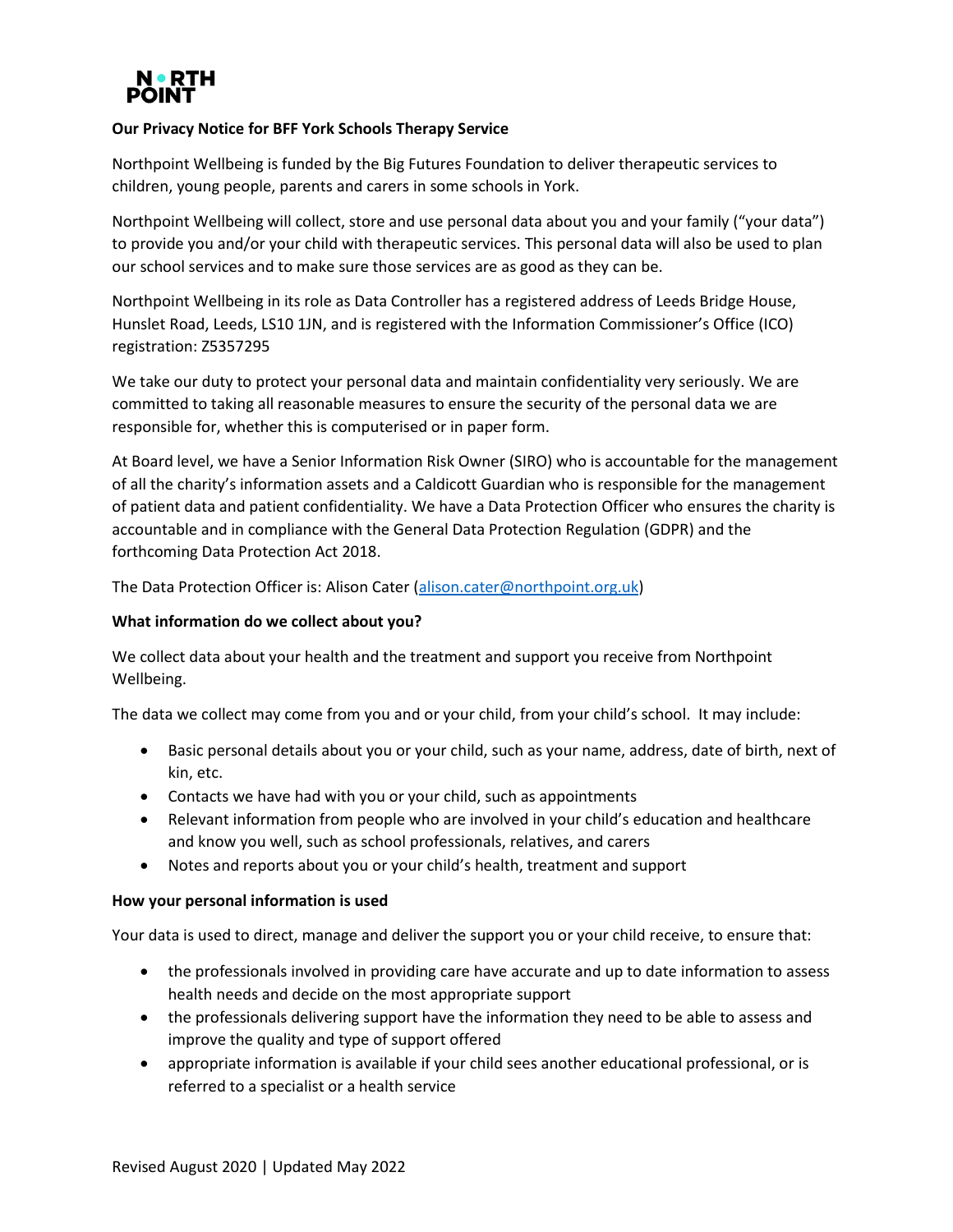

Your data will also be used to help manage the service and protect the health of the public, through reviews, statistical analysis, and research.

Your anonymised data will also be used to ensure the charity receives payment for the care you receive, ensuring our services can meet needs in the future, or for statistics on performance.

# **Lawful basis**

The lawful basis for processing the data is legitimate interest. Legitimate interest: Article 6(1)(f) gives a lawful basis for processing where:

"processing is necessary for the purposes of the legitimate interests pursued by the controller or by a third party except where such interests are overridden by the interests or fundamental rights and freedoms of the data subject which require protection of personal data"

The legitimate interest is being able to provide you and/or your child with a service that meets your needs. To do this effectively we hold contact information to be able to communicate with you and health information to best meet therapeutic needs.

## **Storing your personal data**

Your data is stored electronically and on paper by your therapist. In addition, anonymised notes relating to any safeguarding or clinical risk concerns will be held on a secure electronic system by Northpoint.

## **Who do we share personal information with?**

We may share some aspects of the data we collect, subject to strict agreement about how it will be used, with education services.

We will not disclose your information to any other third parties unless:

- We have your permission
- We have to share it by law
- We have good reason to believe that failing to share the information will put you or someone
- else at risk of serious harm or abuse
- We hold information that is essential to prevent, detect, investigate or punish a serious crime

Please ask our staff if you have any concerns or would like further information. Alternatively, you can contact the: Data Protection Officer, Northpoint Wellbeing, Leeds Bridge House, Hunslet Road, Leeds, LS10 1JN 0113 243 3400

## **How long do we keep your information?**

All personal information will be kept in line with the retention periods in the Department of Health Records Management Code of Practice for Health and Social Care Records 2016. For counselling records for children, this is their 25th birthday or 26th if you were 17 at conclusion of treatment, or 8 years after your death. For adult clients the records will be kept for 20 years or 8 years after death.

## **Your Rights**

We will ensure your rights are respected.